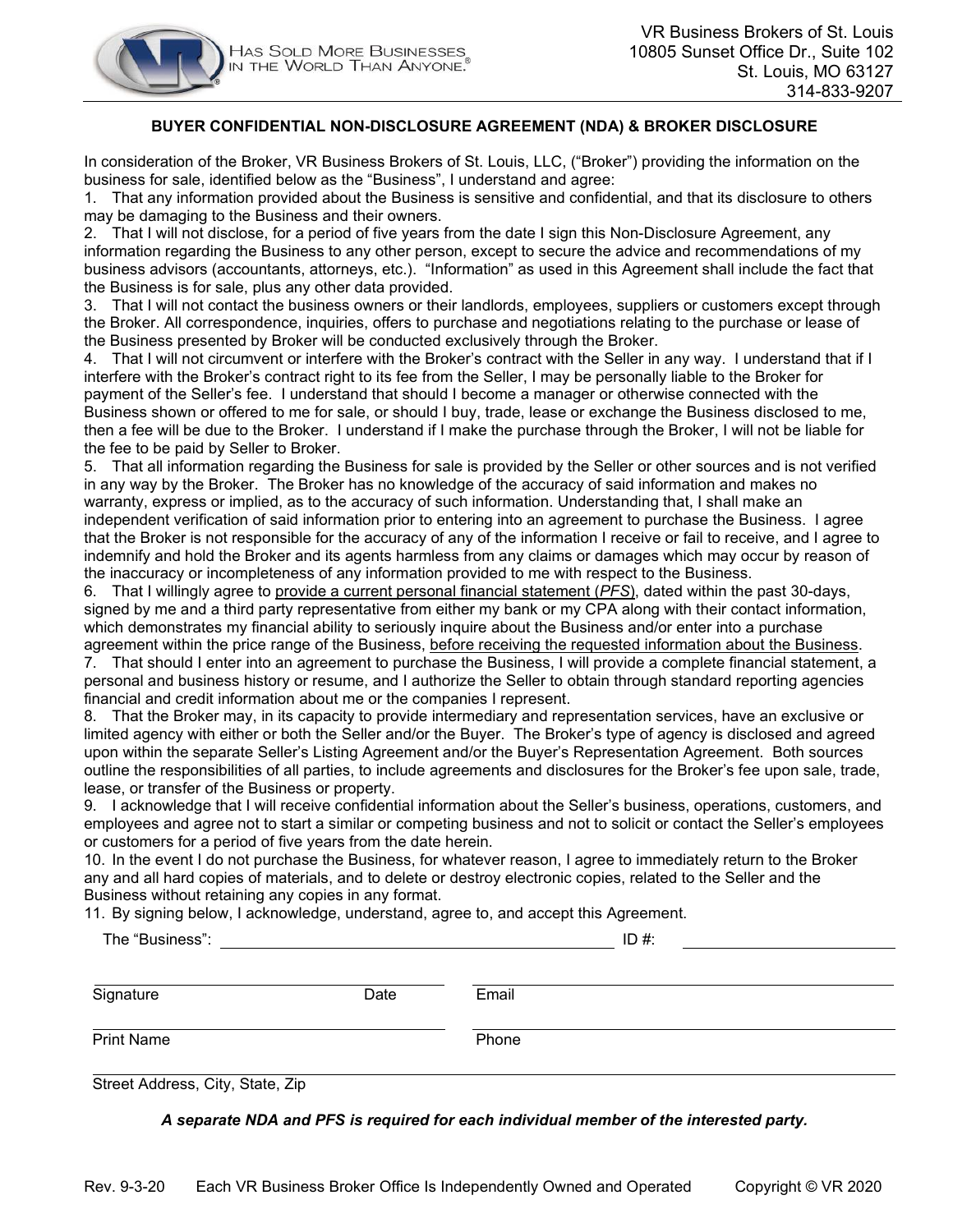

# **Buyer Pre-Qualification "1-2-3" Questionnaire**

| <b>Business Listing ID:</b> |               | Date: |
|-----------------------------|---------------|-------|
| <b>Business Title:</b>      |               |       |
| <b>Business Price: \$</b>   |               |       |
| <b>Your Name:</b>           | Email:        |       |
| <b>Your Address:</b>        | <b>Phone:</b> |       |

| <b>Step 1: Pre-Qualification Questionnaire</b>                                                                                                                                                                                                                                                                                                                                                 |   |                  |  |  |
|------------------------------------------------------------------------------------------------------------------------------------------------------------------------------------------------------------------------------------------------------------------------------------------------------------------------------------------------------------------------------------------------|---|------------------|--|--|
| Answer all of the following questions; if all "Yes" then proceed to Section 2; if you<br>answer "No" to any question then skip to Section 3.                                                                                                                                                                                                                                                   |   |                  |  |  |
| 1. <b>Industry:</b> Is this business in an industry in which you want to invest or own?                                                                                                                                                                                                                                                                                                        | ( | $\bigcirc$       |  |  |
| 2. Pricing: Do you have the financial ability and/or resources to purchase a business within this price<br>range?                                                                                                                                                                                                                                                                              |   |                  |  |  |
| 3. Timeframe: Are you ready, willing, and able to purchase a business like this within the next 6 to 8<br>weeks?                                                                                                                                                                                                                                                                               |   |                  |  |  |
| 4. Down Payment: Most businesses, and banks, expect Buyers to have 20% down payment in cash.<br>Do you have 20% liquid cash available for the down payment?                                                                                                                                                                                                                                    |   |                  |  |  |
| 5. Escrow: Half of the down payment is often placed in escrow with a wire transfer or certified funds.<br>Are you able to submit half of the down payment as a wire transfer or certified funds into escrow with a<br>qualified closing or escrow agent at the time of presenting an offer to purchase this business?                                                                          |   |                  |  |  |
| 6. Offer to Purchase: Seller's have an expectation that if you are receiving their business data that it is<br>your intention to make an offer on their business. Are you prepared to make an offer to purchase this<br>business with the assumption that it meets your investment and/or buying criteria? Note: Due diligence<br>begins after all parties sign the Buyer's offer to purchase. |   |                  |  |  |
| Step 2: Buyer's Pre-Qualification Packet                                                                                                                                                                                                                                                                                                                                                       |   |                  |  |  |
| <b>Best time to call:</b>                                                                                                                                                                                                                                                                                                                                                                      |   |                  |  |  |
| Complete and send all of the Buyer's Pre-Qualification Packet documents below:                                                                                                                                                                                                                                                                                                                 |   | <b>Checklist</b> |  |  |
| Attach this questionnaire.                                                                                                                                                                                                                                                                                                                                                                     |   |                  |  |  |
| Attach a copy of your resume and professional references.                                                                                                                                                                                                                                                                                                                                      |   |                  |  |  |
| Attach a signed copy of your Personal Financial Statement (PFS).<br>Attach a signed copy of the Buyer-Broker Agreement.                                                                                                                                                                                                                                                                        |   |                  |  |  |
| Attach a signed copy of the Non-Disclosure Agreement.                                                                                                                                                                                                                                                                                                                                          |   |                  |  |  |
| <b>Step 3: Buyer's Consultation</b>                                                                                                                                                                                                                                                                                                                                                            |   |                  |  |  |
| If you answered "No" to question #                                                                                                                                                                                                                                                                                                                                                             |   |                  |  |  |
| $\dots$ 1:<br>What industry do you want?                                                                                                                                                                                                                                                                                                                                                       |   |                  |  |  |
| $\ldots$ 2:<br>What is your price range?                                                                                                                                                                                                                                                                                                                                                       |   |                  |  |  |
| 3:<br>What is your time frame?                                                                                                                                                                                                                                                                                                                                                                 |   |                  |  |  |
| How much do you have to work with?<br>$\ldots$ 4:                                                                                                                                                                                                                                                                                                                                              |   |                  |  |  |
| Do you want help with assigning escrow?<br>$\ldots$ 5:                                                                                                                                                                                                                                                                                                                                         |   |                  |  |  |
| 6:<br>Why?                                                                                                                                                                                                                                                                                                                                                                                     |   |                  |  |  |
| <b>Best time to call:</b>                                                                                                                                                                                                                                                                                                                                                                      |   |                  |  |  |

# **Email this questionnaire and your supporting documents to Jeff Kalil at [jeff@vrgatewaystl.com.](mailto:jeff@vrgatewaystl.com)**